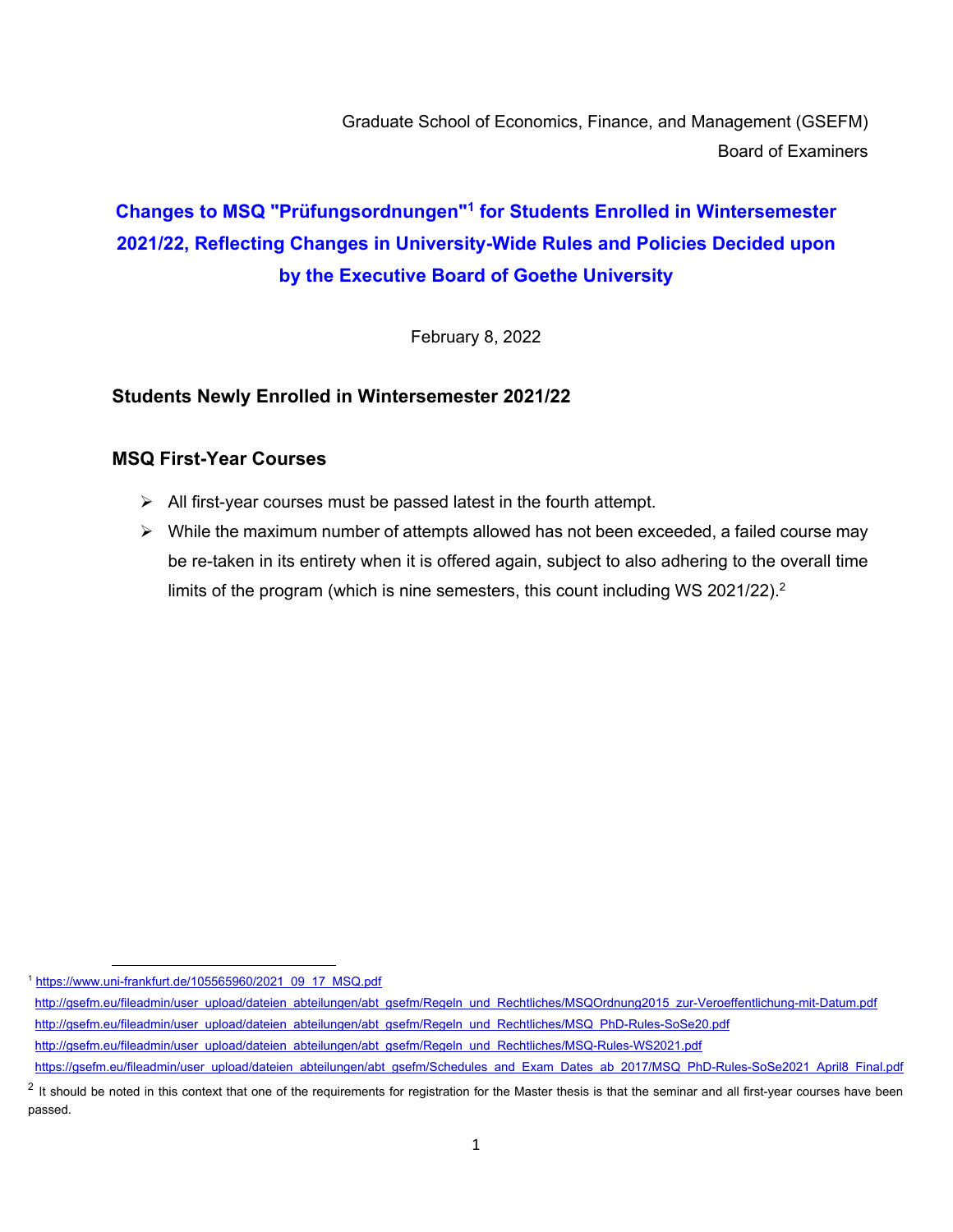## **Transfer from MSQ to Ph.D. [For Informational Purposes, as Policy is Unchanged]**

- $\triangleright$  Students who entered GSEFM as MSQ "only" have the opportunity to also enroll in the Ph.D. program corresponding to their MSQ program track at the beginning of classes of WS 2022/23.
- $\triangleright$  For a successful transition, the qualifying examinations of the Ph.D. program corresponding to the MSQ program track in question must have been passed by the beginning of classes of WS 2022/23.
- $\triangleright$  There are thus at most two attempts to pass any qualifying examination, to be chosen from:
	- $\triangleright$  first round in SoSe 2022.
	- $\ge$  second round in SoSe 2022.
- $\triangleright$  In addition, by the beginning of classes of WS 2022/23 the courses Mathematical Methods and Programming Languages must have been passed also.

## **Specialization Courses and Seminars in the Second (and Following) Years**

 $\triangleright$  All specialization courses and the seminar must be passed latest by the end of the ninth semester of studies (this count including WS 2021/22). Subject to the nine semesters time limit and the maximum number of attempts available [unchanged at three], a failed specialization course or seminar may be re-taken in its entirety.

## **Master Thesis**

 $\triangleright$  The Master thesis must be passed latest in the second attempt [unchanged] and latest by the end of the ninth semester of studies (this count including WS 2021/22).